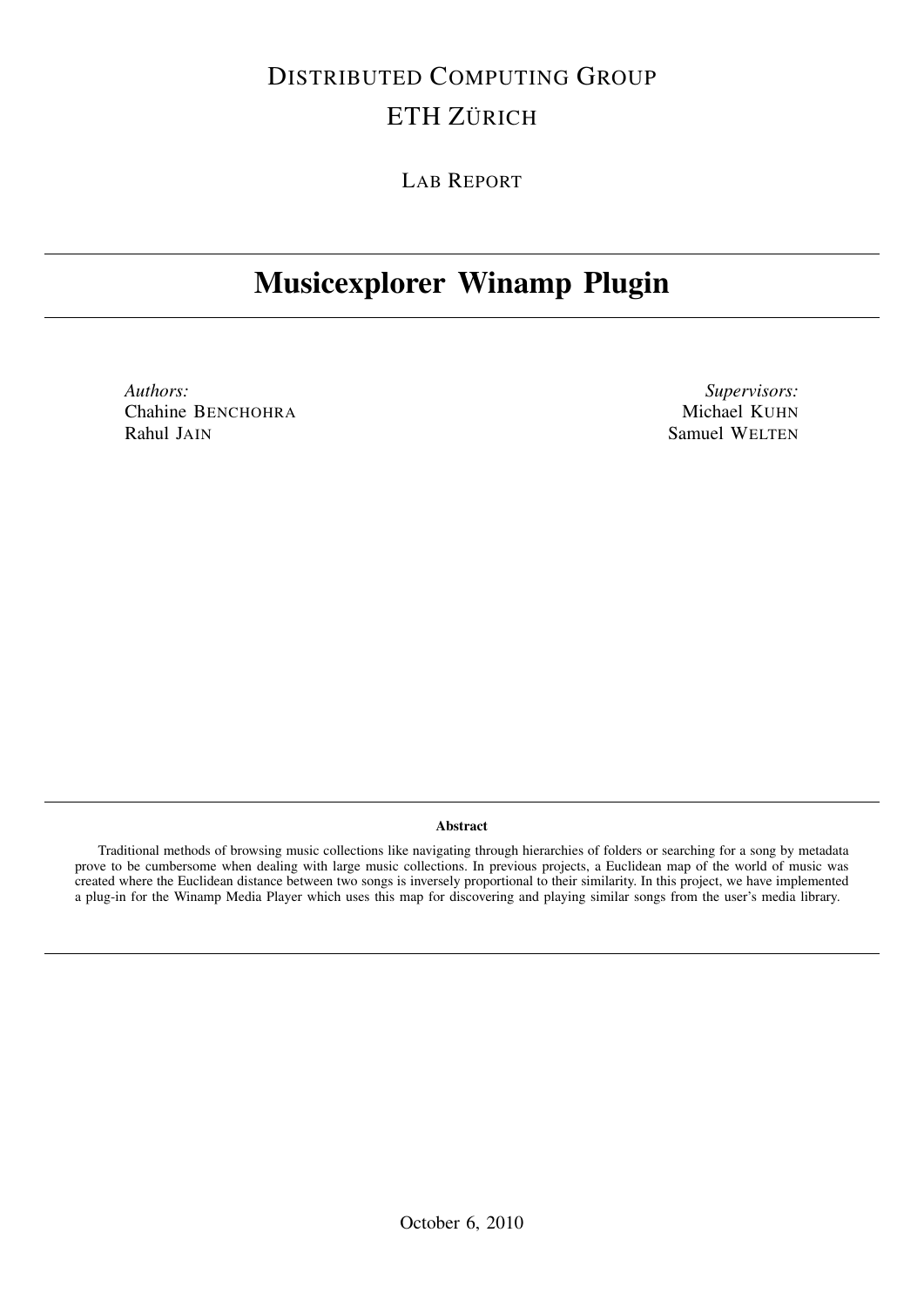# <span id="page-1-0"></span>**CONTENTS**

| $I-A$                        |  |                                                                         |  |  |
|------------------------------|--|-------------------------------------------------------------------------|--|--|
| $I-B$                        |  |                                                                         |  |  |
|                              |  | $\mathcal{D}_{\mathcal{L}}$                                             |  |  |
| $II-A$                       |  |                                                                         |  |  |
| $II-B$                       |  |                                                                         |  |  |
| $H-C$                        |  |                                                                         |  |  |
| <b>How it works: backend</b> |  |                                                                         |  |  |
| $III - A$                    |  |                                                                         |  |  |
| $III-B$                      |  |                                                                         |  |  |
| $III-C$                      |  |                                                                         |  |  |
| $III-D$                      |  |                                                                         |  |  |
| What could be improved       |  |                                                                         |  |  |
| $IV-A$                       |  |                                                                         |  |  |
| $IV-B$                       |  |                                                                         |  |  |
| $IV-C$                       |  |                                                                         |  |  |
| $IV-D$                       |  |                                                                         |  |  |
| $IV-E$                       |  |                                                                         |  |  |
| $IV-F$                       |  |                                                                         |  |  |
| $IV-G$                       |  |                                                                         |  |  |
| $IV-H$                       |  |                                                                         |  |  |
|                              |  | 5                                                                       |  |  |
| <b>Appendix</b>              |  |                                                                         |  |  |
|                              |  | <b>Motivation</b><br><b>How it works: frontend</b><br><b>Conclusion</b> |  |  |

**[References](#page-7-0)** to the contract of the contract of the contract of the contract of the contract of the contract of the contract of the contract of the contract of the contract of the contract of the contract of the contract o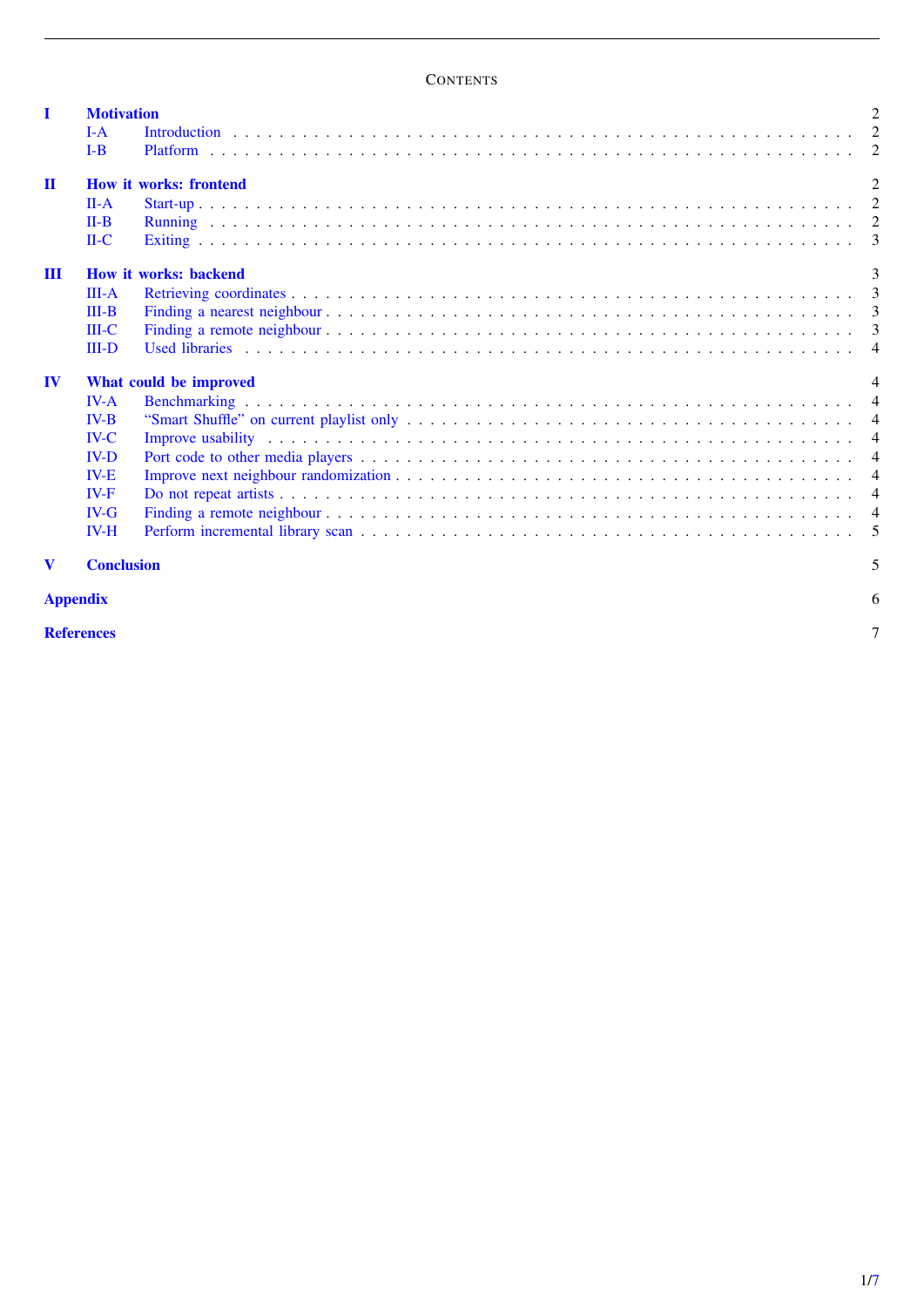# I. MOTIVATION

## *A. Introduction*

The increasing popularity of online music stores (and file sharing) has resulted in a significant shift in the way in which people manage their music collections. Coupled with the increasing affordability of mass storage devices, it has resulted in most users now preferring to download songs rather than buying CDs or cassettes. Existing media player software provide us with something commonly referred to as the library view of the music collection. In this library view, it is possible to sort songs according to Artist, Album, Genre and other metadata encoded in the file. The same metadata can also be used to search for a particular song. Alternatively it is also possible to browse the music collection by navigating through the folder structure on the storage device. However, these methods can prove to be quite tedious when dealing with sufficiently large music collections. There is thus a need for alternative methods of browsing the music collection. We aim to implement a similarity based music player plugin called "Smart Shuffle". The motivation behind the plugin is to gauge the mood of the user from the currently playing song and his preference for the same. If he/she wishes to stay in the same mood, the plugin computes the closest matching song from the user's music collection and play it after the current song. The same procedure is then repeated for the next song. Conversely, if the user wishes for a change of mood, a dissimilar song is picked from his/her music collection and played after the current song. We now take a look at the background needed to find similar (and dissimilar) songs.

In previous projects [\[mus\]](#page-7-2), an algorithm was developed that generates a point in a high-dimensional Euclidean space from an input song. The Euclidean distance between any two points in this space is inversely proportional to the similarity between the corresponding songs. We thus aim to build a map for the user's music collection and then use the same to find similar (and dissimilar) songs.

## *B. Platform*

We chose the Winamp Media Player [\[win\]](#page-7-3) as the software for which we develop our "Smart Shuffle" plugin. We decided to develop the plugin for Winamp since the software is popular amongst music aficionados, that is, users who are expected to have a large collection of songs. Winamp also provides a comprehensive API and examples projects that illustrate how plugins can be written for Winamp. This is collectively referred to as the Winamp SDK [\[SDK\]](#page-7-4). Moreover, the Winamp Forums [\[for\]](#page-7-5) house a significant number of active plugin developers who are willing to provide feedback and answer questions regarding the Winamp SDK.

## II. HOW IT WORKS: FRONTEND

This section describes how the plugin works from the user's point of view. Note that all mentioned files are located in the user's Winamp application directory; e.g. under Windows 7 with Winamp 5.58: C:\Users\<Username>\AppData\Roaming\Winamp\Plugins\.

#### *A. Start-up*

The following is done when Winamp starts.

*a) Loading configuration:* The configuration is loaded from a file (museek.conf) which contains constants to be used in various parts of the plugin which may alter its efficiency; each line of this configuration file follows the same pattern:

<parameter> <value>

Table [I](#page-6-1) (Appendix) summarizes the list of recognized parameters.

*b) Loading and building the map:* The song coordinates are loaded from a file (map.txt). In case the file does not exist, or is outdated, the user is asked whether the media library should be scanned, that is, whether songs' coordinates should be downloaded from the MUSICEXPLORER database. Downloading coordinates for big collections may take several minutes, during which Winamp remains usable thanks to multithreading. Note that there is, for now, no progress indicator indicating the number of songs for which the coordinates have been downloaded. However, the user is presented with a notification when the scan is complete.

*c) Adding menu entries:* Since "Smart Shuffle" is a new way of exploring the media library, a new menu entry is added in both the Play menu and contextual menu to toggle "Smart Shuffle". Besides, another menu entry is added to manually trigger a library scan. Note that these entries are grayed while the library is being scanned to indicate that "Smart Shuffle" is currently unusable.

#### *B. Running*

In order to function, "Smart Shuffle" needs a starting track which acts as a seed based on which the next tracks to be played are computed. The way this seed is determined varies:

- if "Smart Shuffle" is enabled while playing a track, this one will be considered as the seed;
- if no track is being played when "Smart Shuffle" is enabled, then a random track is selected from the user's media library and set as the seed.

Note that in the first case, the seed track is played back from the beginning as the "Smart Shuffle" mode is enabled. Though inconvenient, the playlist management API of Winamp doesn't make it possible to do better.

When a track starts playing, the potential next track to be played is prepared in a different thread as as to not slow down Winamp. This process actually selects two potential tracks:

- a *local* one in case we want to keep the same musical mood;
- a *remote* one otherwise.



<span id="page-2-0"></span>Figure 1. Basic idea of the algorithm: Prepare a local track (same musical mood) or remote track (different musical mood)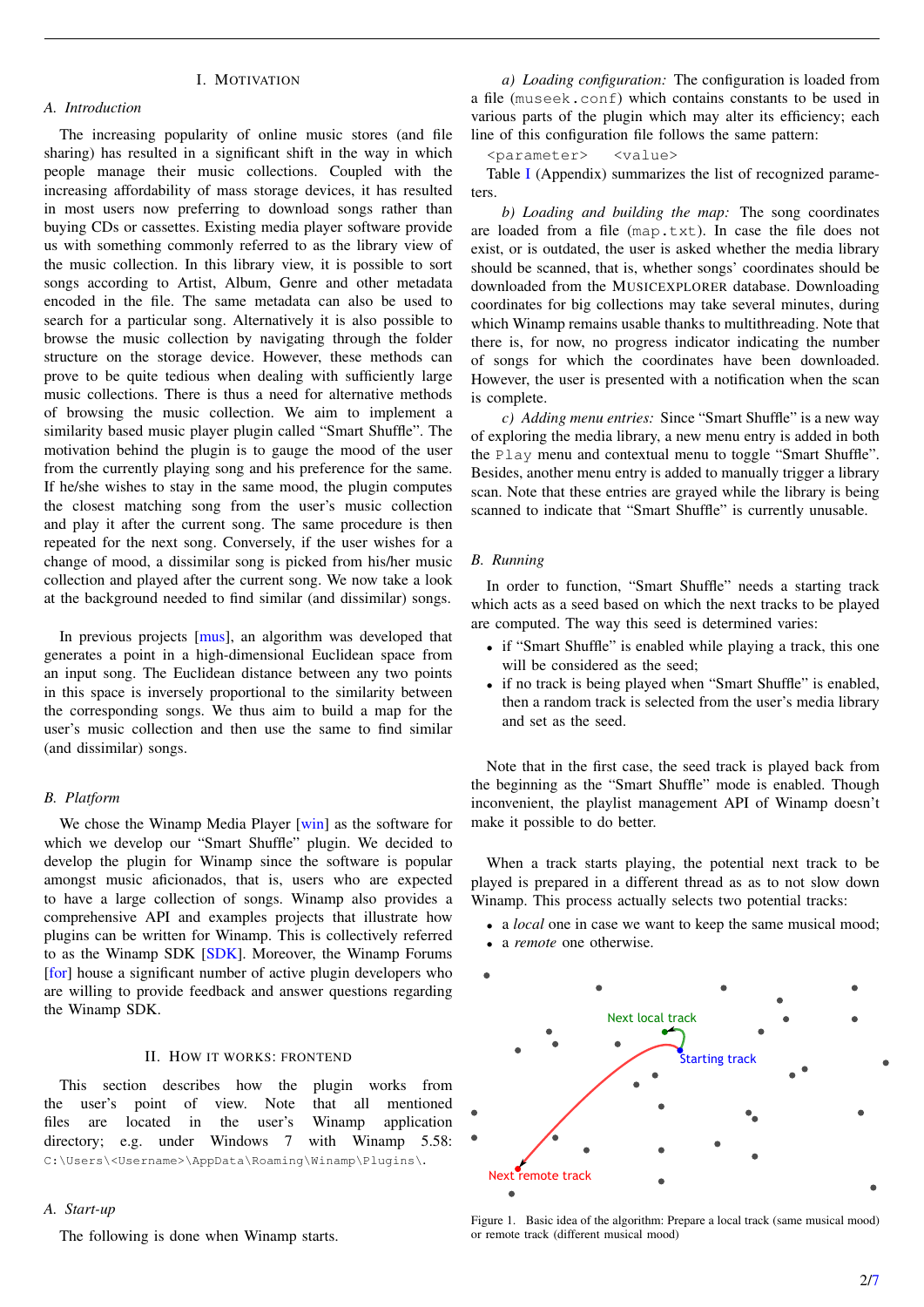Whether the *local* or *remote* one is played depends on how much time the user spent listening to the previous track. Basically, if  $x$  is the number of seconds during which the user has been listening to the current track, and  $L$  the length of the track in seconds, then:

- with probability  $\frac{x}{L}$ , next track will be the *local* one;
- with probability  $\overline{1} \frac{x}{L}$ , next track will be the *remote* one.

This means that if the user skips a song very quickly, it is highly likely that he/she will jump to a *remote* song. Note that  $x$  takes into account the time duration for which the song might have been paused, that is, if the user pauses the currently playing song then the duration for which the song was paused is not taken into consideration while computing the time that the track was played for.

The plugin only acts when both the conditions listed below are fulfilled:

- currently played song had ended or the user has explicitly switched to the next song;
- currently played song is the last one from the current playlist.

Only when both the above conditions are satisfied, does the plugin add a new song to the end of the playlist and starts playing it. Note that this makes it still possible to manipulate the playlist as usual: one may add/remove tracks to/from the playlist, or browse them. . .

In case the project has been compiled in debug mode, many operations give feedback in the log file (museek.log).

# *C. Exiting*

Apart from waiting for all threads to terminate, nothing particular is done at exiting.

#### III. HOW IT WORKS: BACKEND

# *A. Retrieving coordinates*

Coordinates are available in an online database which can be queried via a web service. Each time the plugin needs some missing coordinates, it sends a GET request to the following URL (see Table [I](#page-6-1) (Appendix)):

http://<DATABASE\_HOST><DATABASE\_SCRIPT\_PATH>

with, as arguments, the artist and title of each song for which coordinates are needed. These arguments are properly encoded so as to not conflict with any special character used in URLs (e.g.. "/").

Coordinates retrieval was successfully tested on a collection of over 17 000 songs, covering most cases:

- well-tagged songs;
- badly-tagged songs;
- untagged songs;
- songs with all kinds of characters in their tags (including Chinese characters).

We thus expect it to work in all cases *with high probability*!

Coordinates are saved in a map file  $(\text{map.txt})$  according to the following conventions:

- the first line will contain the number of tracks in the whole media library;
- then every line is about a single track of the map and is formatted as follows:

<database response code> [<artist ID>] [<title ID>] <length> [<coordinate 1>] [<coordinate 2>] ...[<coordinate  $n$ ] <path>

where brackets denote optional fields, and where:

- database response code is the error code used by MUSICEXPLORER database (see Section [A](#page-6-1) (Appendix));
- artist ID is the matching artist ID in MUSICEX-PLORER database (see section  $A$  (Appendix));
- title ID is the matching track title ID in MUSICEX-PLORER database (see section  $A$  (Appendix));
- length is the length of the track in seconds;
- coordinate  $i$  is the  $i^{\text{th}}$  coordinate of the track in the map;
- path is the absolute path to the song file in the user's machine; note that spaces are replaced by the character "|".

#### *B. Finding a nearest neighbour*

In an  $n$  dimensional space, finding the nearest neighbour of a point among  $N$  others is solvable in a reasonable time using k-dimensional trees (kd-trees), especially if  $N \gg 2^n$ . In our case,  $N$  is assumed to be in the order of thousands (since we expect to deal with sufficiently large music libraries), and  $n$  is 32. Although we are not in the optimal case for  $k$ -dimensional trees, we still expect the nearest neighbour algorithm using kdtrees to be faster than an exhaustive search. However, no tests were run to verify this claim.

#### *C. Finding a remote neighbour*

To find a *remote* neighbour from a given point A, at about a given distance d:

- first, a uniformly distributed random point  $X$  is generated on the *n*-sphere whose centre is  $A$  and radius  $d$ ; note that  $X$  is virtual, that is, it doesn't correspond to any track from the music library;
- then, the nearest neighbour of this virtual point is found using usual (previously explained) algorithm.



<span id="page-3-0"></span>Figure 2. Finding a remote neighbour

As generating a uniformly random point in a n-sphere is not trivial, results from [\[Pol00\]](#page-7-6) are used. Basically:

- $n$  coordinates are independently generated using normal distribution;
- $\bullet$  the resulting *n*-dimensional point is properly scaled to fall in the  $n$ -sphere.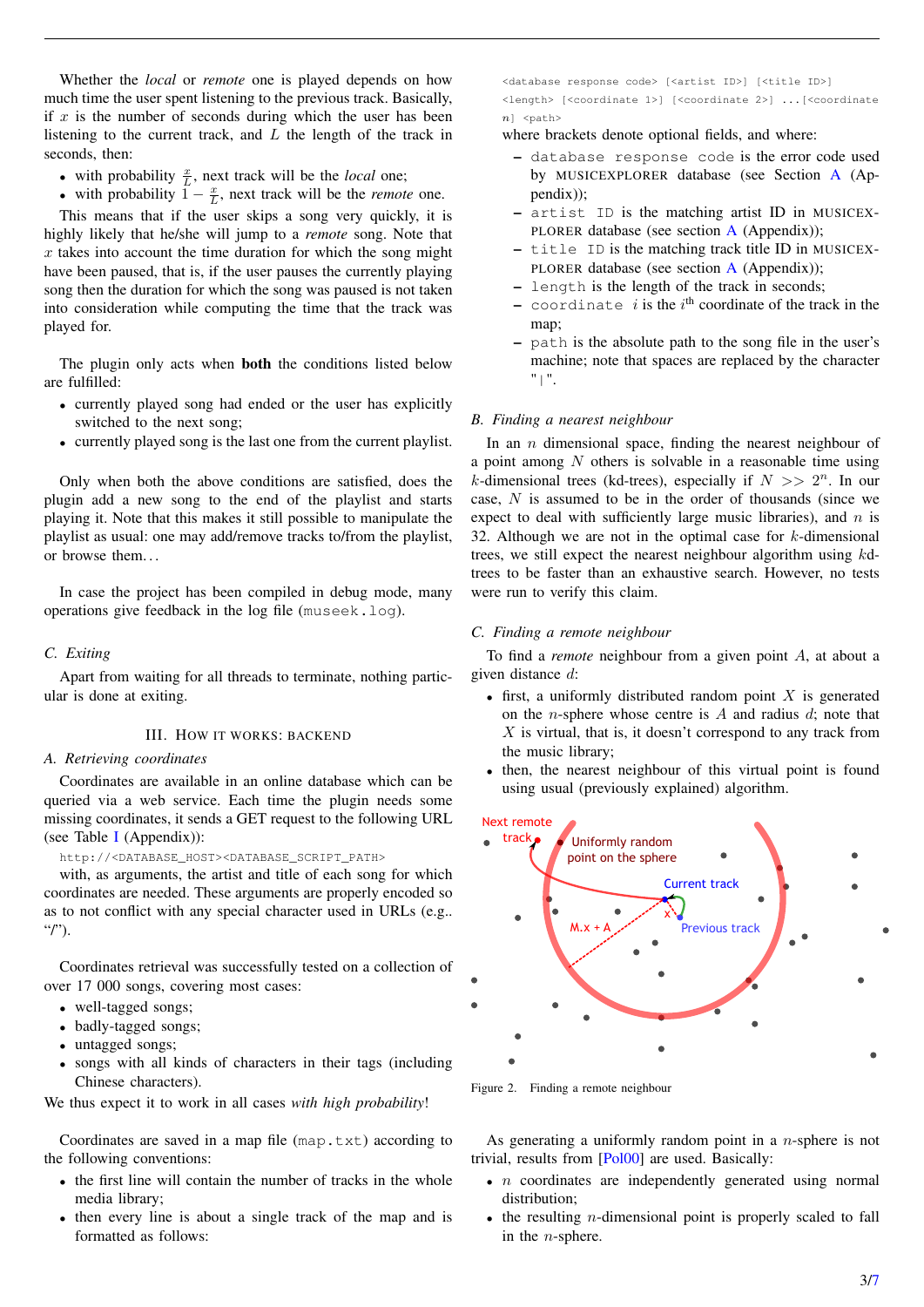The questions that arises is "how is  $d$  fixed?". Let's assume we have just switched from a track  $A_1$  to its local (= nearest) neighbour  $A_2$ . Then (see table [I](#page-6-1) (Appendix)):

 $d = min$  (REMOTE\_SCALE ·  $|A_1 - A_2|$  + REMOTE\_CONSTANT, REMOTE\_BOUND)

Now, let's assume we have just switched from a track  $A_1$  to a *remote* neighbour  $A_3$ . To find  $A_3$ , we looked at the nearest neighbour of a random point in a sphere of radius  $r$ . Then (see Table [I\)](#page-6-1):

```
d = \min (REMOTE_SCALE · r + REMOTE_CONSTANT, REMOTE_BOUND)
```
Let's first ignore the REMOTE\_BOUND part. The radius of the sphere then grows by a constant factor at each track change, as soon as we always choose the *remote* neighbour as next track. Then, it takes  $O(\log D)$  times to reach the diameter D of the whole map. For the user, this means less skips before finding a song that is really different from the currently played one.

Now, the bound is such that the new radius must not exceed the  $O(D)$ , since this would not make sense.

# *D. Used libraries*

All libraries used in the project are cross platform and open source. This makes it possible to easily port MUSICEXPLORER plugin code for another media player running under any operating system.

*d) libcurl:* To download coordinates from the database, we need to perform HTTP queries; this is done by *libcurl*, the famous multiprotocol file transfer library.

*e*) *ANN*: This is an implementation of *k*-dimensional trees and nearest neighbour algorithms.

*f) POSIX threads:* Several parts of our algorithm take some time (scanning library, finding a nearest neighbour, loading map). To keep a smooth usage of Winamp, each of those parts are processed in a different thread using POSIX threads library, which is quite famous and widespread.

## IV. WHAT COULD BE IMPROVED

## *A. Benchmarking*

As said in section [III-B,](#page-2-0) our exact nearest neighbour algorithm based on k-dimensional trees may not be that efficient. ANN library happens to include a module (ANNperf) to measure how much time and how many memory accesses it took to perform a nearest neighbour search. It would be interesting to compare current performance to an exhaustive search.

Another way of getting k-dimensional trees relevant is to perform only approximate nearest neighbour search. This could be done by setting the ERROR\_BOUND constant to a non-zero value (see table [I\)](#page-6-1).

# *B. "Smart Shuffle" on current playlist only*

Users with huge music collections may want to use "Smart Shuffle" over only a subset of their library; however, the current implementation does not allow such use of "Smart Shuffle".

- *C. Improve usability*
	- Some parts of the plugin are still quite inconvenient to use:
	- for library scan, the user does not know how long it will take; as it may take several minutes, the user may assume the library scan failed while it's still in progress; adding a progress bar window would be relevant;
	- currently, the only way to enable "Smart Shuffle" is via menu entries; it would be much more convenient to add a button in Winamp's window; note that this would require to hack Winamp's skin;
	- a configuration window would be more user-friendly to change some parameters; for now, the user has to edit the configuration file (assuming he/she finds it. . . );

## *D. Port code to other media players*

Many parts of the code are independent from both Winamp and Windows; the others are easily adaptable. Besides, all libraries used in this project are cross platform and open source. This code may then be used as a base to implement similar plugins for any other media player on any other operating system.

## *E. Improve next neighbour randomization*

Instead of using a uniform distribution to choose whether a next neighbour will be *local* or *remote*, another kind of distribution could be used, for example a Gaussian one; indeed, the Gaussian distribution would weight much less the few first and the few last seconds of listening.

## *F. Do not repeat artists*

Current algorithm often happens to repeat artists, considering the local next track case, which may be undesired. To improve this, clustering could be used for example to gather all map points belonging to the same artist into a single point; the algorithm may then be applied to the map of those clusters.



<span id="page-4-0"></span>Figure 3. Algorithm using clustering with respect to artists

## *G. Finding a remote neighbour*

The trick explained in section [III-C](#page-2-0) works well provided current point is not on the edge of the universe, that is, the whole map (which is bounded since all coordinates are between 0 and 1). If it is, the uniformly random point may fall completely outside the map, and looking for its nearest neighbour wouldn't make sense any more. In the end, the random point should be sampled only the intersection of the n-sphere and the universe.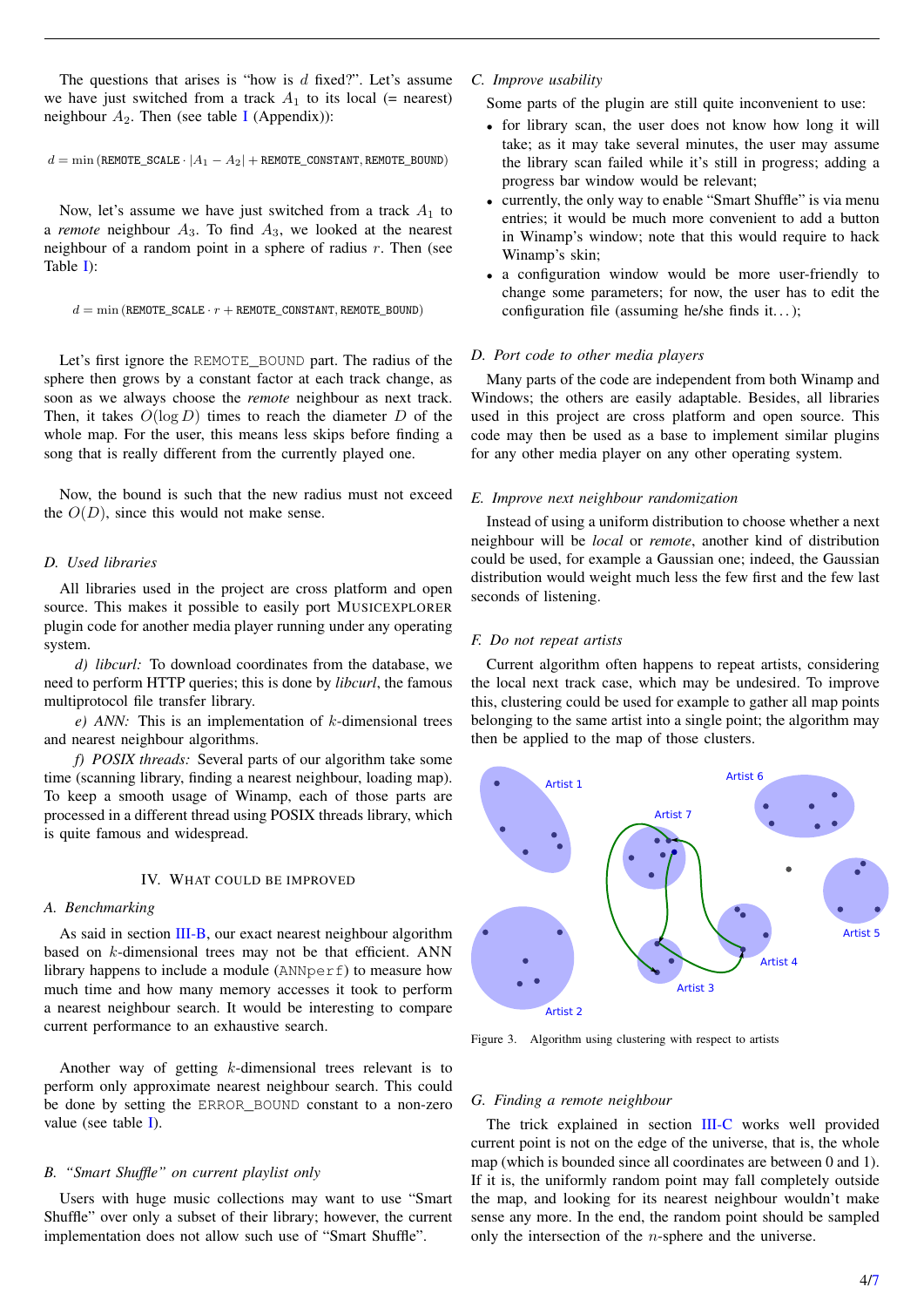# *H. Perform incremental library scan*

The current algorithm only allows to perform complete library scans. This is due to a restriction from the implementation of ANN library which seems to be unable to allocate memory dynamically. However, it is possible to fetch the coordinates of only newly added songs. The code can be modified so that we can check whether the coordinates of the song already exist in the map file, and only fetch the coordinates if we do not have the coordinates for the song.

# V. CONCLUSION

The "Smart Shuffle" plugin implemented as part of this project provides the user with an adaptive playlist, that is, the songs in the playlist reflect the change in the user's mood. We believe that the plugin provides an intuitive way to interact with the music collection as the user does not need to manually select similar songs. We also hope that the code for the plugin can prove to be basis for similar plugins for other media players.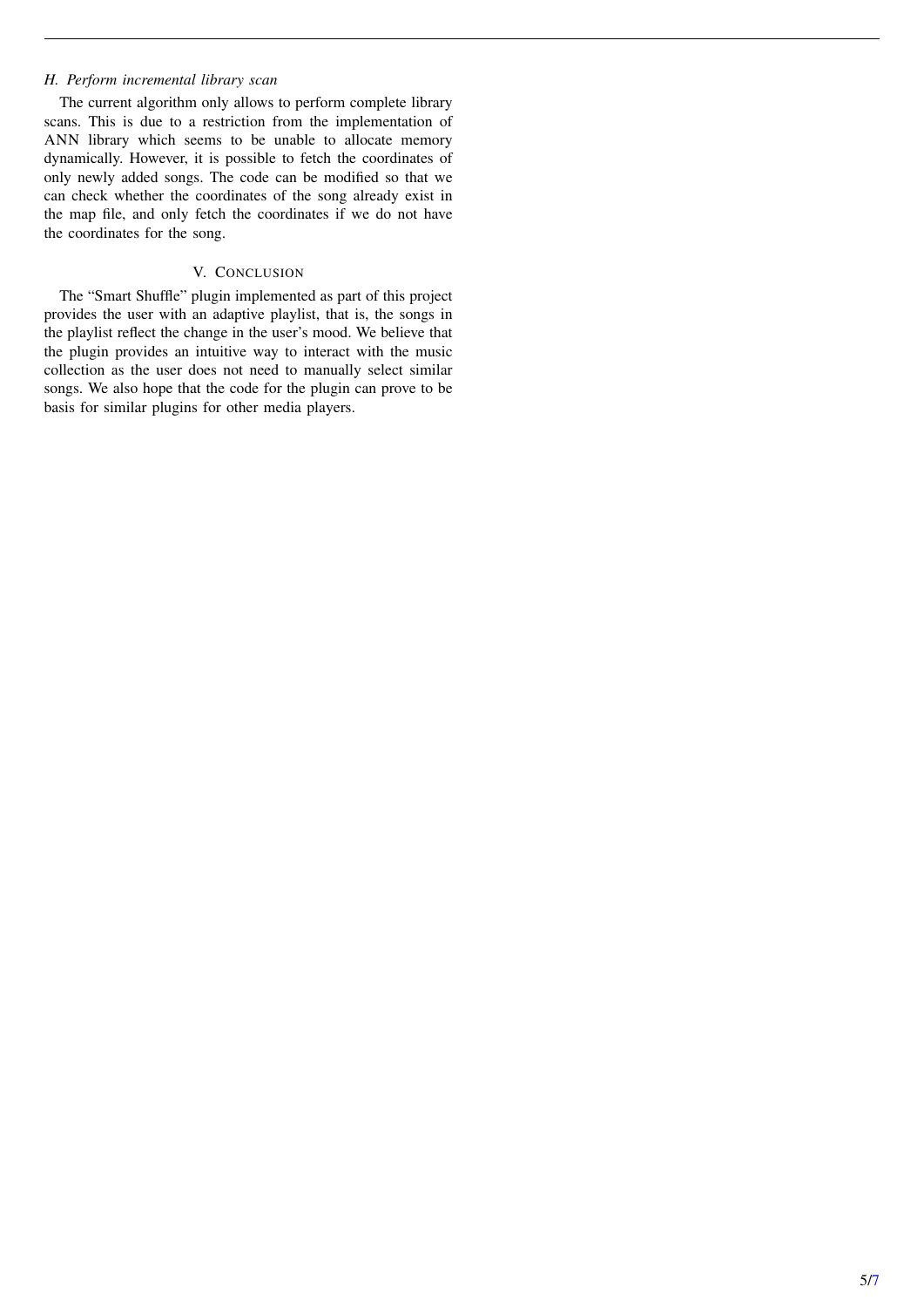# <span id="page-6-0"></span>APPENDIX

<span id="page-6-1"></span>

| <b>Parameter</b>     | Default value                                      | <b>Comments</b>                                                                                                                                                                                                                                                          |
|----------------------|----------------------------------------------------|--------------------------------------------------------------------------------------------------------------------------------------------------------------------------------------------------------------------------------------------------------------------------|
| DIMENSIONS           | 32                                                 | How many coordinates are used for each song.                                                                                                                                                                                                                             |
| TRACKS PER OUERY     | 25                                                 | Coordinates are retrieved using an HTTP query with GET ar-<br>guments; it is possible to process several tracks in a single<br>query, which increases the number of GET arguments used; this<br>parameters sets the number of tracks to be processed with each<br>query. |
| ERROR BOUND          | $\Omega$                                           | Instead of finding the exact nearest neighbor, the algorithm may<br>simply look for an approximate solution which distance is at most<br>ERROR BOUND over the distance to the exact one. You may use<br>the exponential notation (that is, $1.234567E+03$ ).             |
| DATABASE HOST        | www.musicexplorer.org                              | See section III-A.                                                                                                                                                                                                                                                       |
| DATABASE_SCRIPT_PATH | /services museek/getCoordinatesInPackagesNoXML.php | See section III-A                                                                                                                                                                                                                                                        |
| REMOTE SCALE         |                                                    | See section III-C                                                                                                                                                                                                                                                        |
| REMOTE CONSTANT      | 0.3                                                | See section III-C                                                                                                                                                                                                                                                        |
| REMOTE BOUND         | $2\sqrt{2}$                                        | See section III-C                                                                                                                                                                                                                                                        |

Table I CONFIGURATION FILE OPTIONS